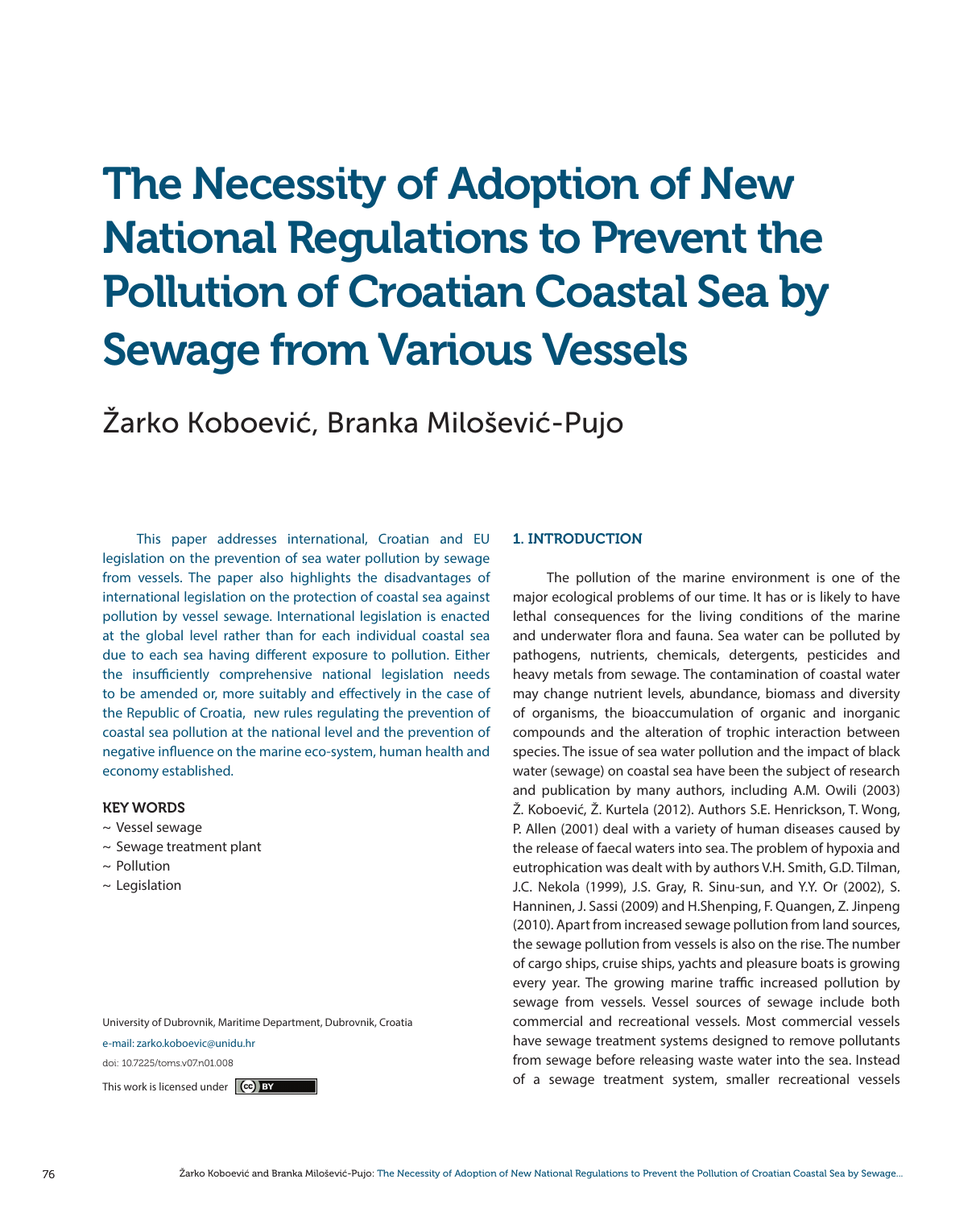have sewage collection tanks. Papers on the types of tanks for processing black water on ships have been published by M. Bupić and L. Milić (1998.), Dixon, J. Daly and H. Dorr (2002.), Ž. Koboević and Ž. Kurtela (2011). The issue of black water discharge from cruisers in Alaska was addressed by A.Mearns, C.J. Beegle-Krause and L. Loehr, (2005).

A number of international and national regulations have been adopted to prevent sea pollution.

Apart from international regulations on the prevention of marine pollution from vessels, many maritime countries have laid down their own stricter regulations ([West, 2004\)](https://docs.imo.org).

## 2. RESULTS / REGULATIONS ON SEWAGE WASTE WATER FROM SHIPS

The issues of waste water discharge, storage and processing onboard, equipment and certificates required to be obtained by vessels are regulated by international and, in some maritime countries, national regulations.

#### 2.1. International Legislation on the Prevention of Sea Pollution by Sewage from Ships

The discharge from and holding of sewage (black water) on ships, the equipment and certificates required onboard are all governed by international legislation and national regulations of individual maritime countries. Although not as a rule, highly developed countries frequently lay down national regulations that are more effective or impose more restraints on discharge of ship sewage, and have higher requirements with regard to the purity or quality of treated sewage before its discharge into sea.

*The International Convention for the Prevention of Pollution from Ships*, 1973/78 (MARPOL 73/78) brought by *International Maritime Organization* (IMO) is the most important international regulation regulating issues relating to the pollution of sea by vessels. The Convention has a number of Annexes. Annex IV contains provisions regulating the prevention and supervision of marine pollution by sewage waste waters from ships, including by: prohibiting or limiting discharge, certificate issuance and inspections, equipment and supervision of discharge, shore reception facilities. Annex IV to MARPOL is applicable to all ships on international voyages certified to carry more than 12 persons and that are 200 GT and more. Annex IV to MARPOL prohibits the discharge of sewage into sea, except when raw sewage is discharged at a distance greater than 12 nautical miles from the nearest land, or where the ship is discharging comminuted and disinfected sewage processed by an approved system, at a distance greater than 3 nautical miles from the nearest land, or where the ship is discharging sewage using an approved sewage treatment plant; the results of plant effectiveness are laid down

in the ship's International Sewage Pollution Prevention Certificate and the effluent must not contain visible floating solids nor cause discoloration of the surrounding water. Discharge of this type is allowed at any location.

Apart from MARPOL, several other international regulations address the issue of pollution by vessel sewage, although not to the extent and with the precision of MARPOL. Those conventions are: *The United Nations Convention on Law of the Sea (1982); The Convention for Protection of the Mediterranean Sea against Pollution, adopted in Barcelona in 1976 / Action Plan 1995.; Convention on the Protection of the Marine Environment of the Baltic Sea Area, 1992; Convention for the Protection of the Marine Environment of the North-East Atlantic (OSPAR Convention) 1992.*

## 2.2. Croatian Legislation on the Prevention of Marine Pollution by Sewage from Ships

Most Croatian regulations on marine pollution by ships are the result of the adoption of relevant international conventions under the International Maritime Organization, and the implementation of EU rules and regulations. The Republic of Croatia adopted the MARPOL Convention.

In the Republic of Croatia, the issue of protection of sea from sewage discharge has been addressed by a series of acts and regulations, such as: the Maritime Act<sup>1</sup>, Environmental Protection Act<sup>2</sup>, the Maritime Domain and Seaports Act<sup>3</sup>, Regulation on the

- *2. Environmental Protection Act, OG 110/07, art.24. p.1: "The protection of the sea shall include measures of protection including the marine eco-system and the coastal area as an indivisible whole, the prevention of damage to the marine ecosystem, the prevention of sea pollution from the air, from the mainland, from vessels and other pollutants due to maritime traffic, including pollution caused by dumping from vessels or aircraft with the purpose of sinking or incineration at sea, and cross-border pollution, as well as pollution caused by major accidents and neutralization of their consequences."*
- *3. Maritime Domain and Seaports Act, OG 158/03, art.90 prohibits the release of solid and liquid wastes, oily water, sewage and cargo residues from ships, as well as of all other substances polluting the waters and shores of maritime domain. Mobile, floating and stationary offshore facilities may discharge waste holds, oily water, sewage (black water) and cargo residues from ships in solid and liquid form, while other polluting substances may only be discharged at designated locations in or outside ports equipped with devices for the disposal of such substances. If the harbourmasters find that the unloading of storage tanks might cause pollution of the sea during navigation, the captain of a mobile, floating and stationary offshore facility will be ordered to empty them before leaving the port.*



*<sup>1.</sup> The Maritime Code, OG 181/04, art.64 p.2. "Ship captains and crew members, yacht or boat skippers or crew members are required to comply with international regulations and standards and Croatian regulations on the protection against sea and air pollution by seagoing vessels and pollution caused by the sinking of seagoing vessels in Croatian waters and territorial sea. Rather than proscribing protective measures against marine pollution, the Maritime Code provides for the adoption of more detailed regulations: (art. 64. p.6). "The detailed regulations on the protection of the marine environment from marine facilities and the conduct of pollution investigation shall be brought by the Minister"*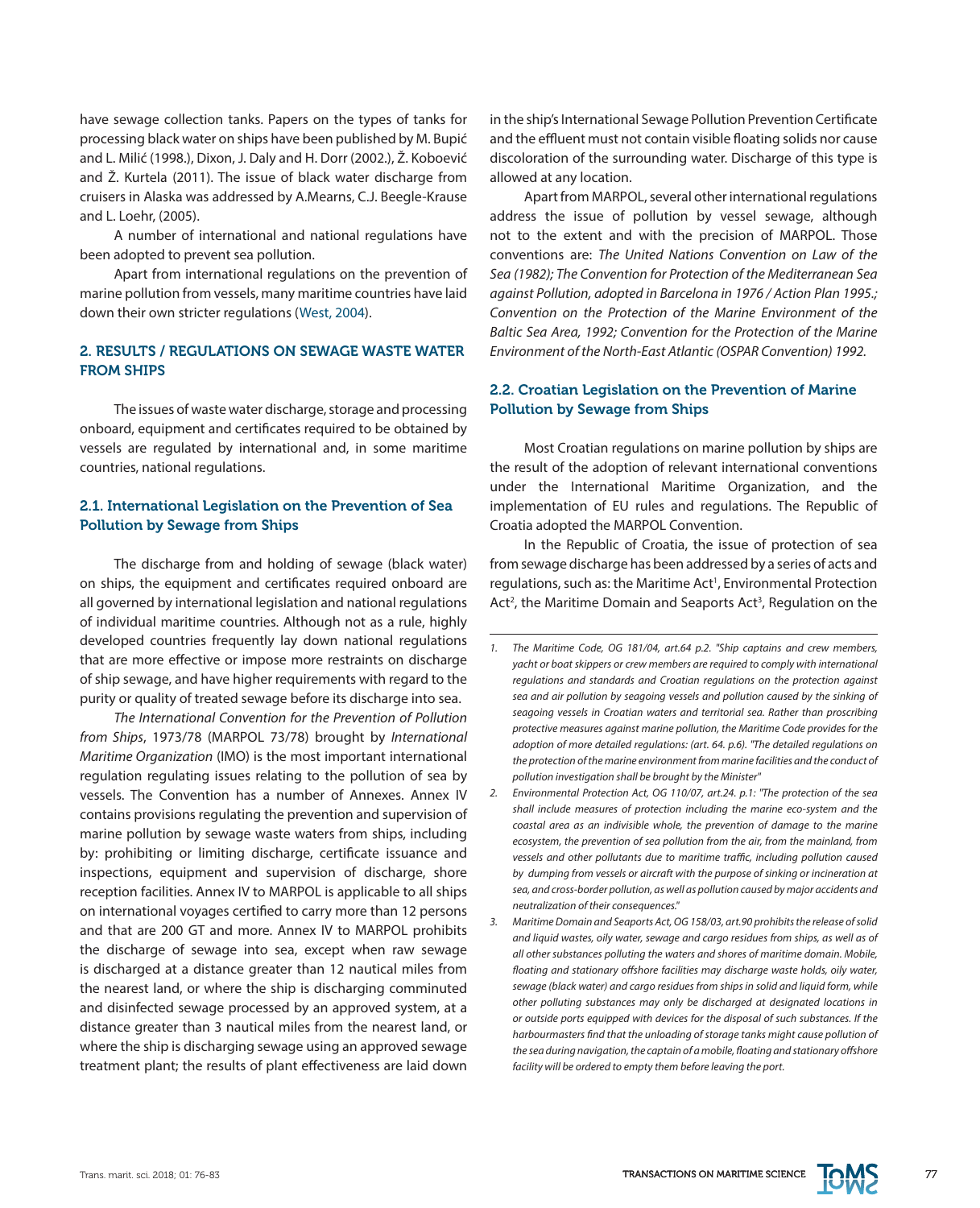Conditions and Manner of Maintaining Order in Ports and Other Parts of Internal Sea Waters and the Territorial Sea of the Republic of Croatia4 . None of the above national acts are as detailed as Annex IV to MARPOL, and neither the measures against pollution by sewage water from ships nor measures against violators have been laid down in as much detail.

## 2.3. EU Legislation on the Prevention of Marine Pollution by Sewage from Ships

All EU member states ratified Annex IV to MARPOL, incorporating stipulations and limitations concerning the discharge of sewage from ships. The European Environment Agency (EEA) is the most important of all EU institutions and bodies for pollution monitoring and control.

The EU has issued a number of documents, initiatives, action plans and strategic instruments for the protection and preservation of the marine environment and especially of the Mediterranean.

There is no single and comprehensive legislation on marine environmental protection in the EU coming even close to the MARPOL convention. Different regulations on pollution prevention addressing various sources of pollution and environmental hazards (e.g. oil pollution, hazardous substances, eutrophication, habitat destruction, municipal waste issue) have been adopted.

The most important pieces of legislation relating to sewage from ships are:

*Directive 2002/84/EC* of the European Parliament and of the Council of 5 November 2002 amending the Directives on Maritime Safety and the Prevention of Pollution from Ships, instituting the Committee on Safe Seas and the Prevention of Pollution from Ships (COSS), intended to improve the implementation of EU legislation on safety at sea, prevention of pollution from ships and living and working conditions onboard, as well as to accelerate the updating of EU regulations on shipping and facilitate their amendment in the light of developments in international instruments.

*Directive 2000/59/EC* of the European Parliament and of the Council of 27 November 2000 on port reception facilities for ship-generated waste and cargo residues - Commission Declaration, adopted to ensure common ecological standards for private facilities (for liquid and crude waste from ships, or cargo residues) in all ports within the EU. The purpose of this directive is to reduce the quantity of waste (including sewage) discharged.

*Directive 2007/71/EC* of the European Parliament and the Council on port reception facilities for sewage from ships and cargo residues. It has been in force and effect as of 17 September 2009 and requires ships to advise the port of call on the condition of sewage waste waters onboard. The ships are required to pump out their sewage waters into port reception facilities if the ship cannot discharge sewage waters in compliance with MARPOL or if the ship's capacities are insufficient to keep the sewage waste waters onboard until the next port of call, including sewage collected prior to reaching the next port of call. The purpose of this directive is to reduce the discharge of sewage waters into sea, in particular illegal discharges within 3nm from shore. It does not apply to boats and yachts accommodating fewer than 12 passengers and fishing boats.

As far as correlations between international and EU legislation are concerned, it should be noted that the European Community is party to almost all international conventions and agreements dealing with marine environmental protection. The EC may improve the effectiveness of those conventions and agreements by adopting secondary acts (directives or regulations) required to be implemented or directly applied by member states. The adoption of international maritime policies is still within the scope of the International Maritime Organization.

The European Maritime Safety Agency (EMSA) was founded as a special supervisory body of the European Union primarily to monitor the efficiency of the implementation of rules on safety in shipping and prevention of pollution from ships, and the implementation and efficiency of individual measures within the EU. Although EMSA has no legislative function, it is important for the implementation and supervision of maritime policy of EU member states, as well as for monitoring the implementation of the relevant EU regulations into national legislations. (Barić-Punda, 2008).

## 2.3.1. The Shortcomings of Legislation in the European Union

The shortcomings of EU legislation on the prevention of sewage pollution from ships based on reviews and experience:

1. Non-existence of a single comprehensive regulation on marine environmental protection against sewage pollution from ships at EU level.<sup>5</sup>

*<sup>4.</sup> The provisions of the Regulations apply to all ships, yachts and boats entering Croatian ports and all ports entered by vessels (art.61. p.1.), irrespective of their flag of affiliation, except for war and state ships. In accordance with art.62, p.1, all ports open to the public and special purpose ports are required to compile and implement a Waste and Cargo Residue Receiving and Handling Plan as defined in art.3, p.7. The Ordinance on conditions to be met by ports (waste from vessels is all waste, including sewage and residues, resulting from the use of the ship and referred to in Annexes I, IV and V of MARPOL 73/78, except cargo residues ). When entering a Croatian harbour, the master of a ship, other than a fishing vessel, must present to the harbourmasters and the body that manages the harbour full and accurate data on ship waste and cargo residues. (art.63, p.1). The master of a ship, yacht or boatmaster shall, before leaving the harbour, discharge all shipboard waste into the port's reception facilities. (art.64, p.1). 5. EU Directives are focused on individual problems, and lack comprehensive* 

*approach to sea pollution such as provided by the MARPOL Convention.*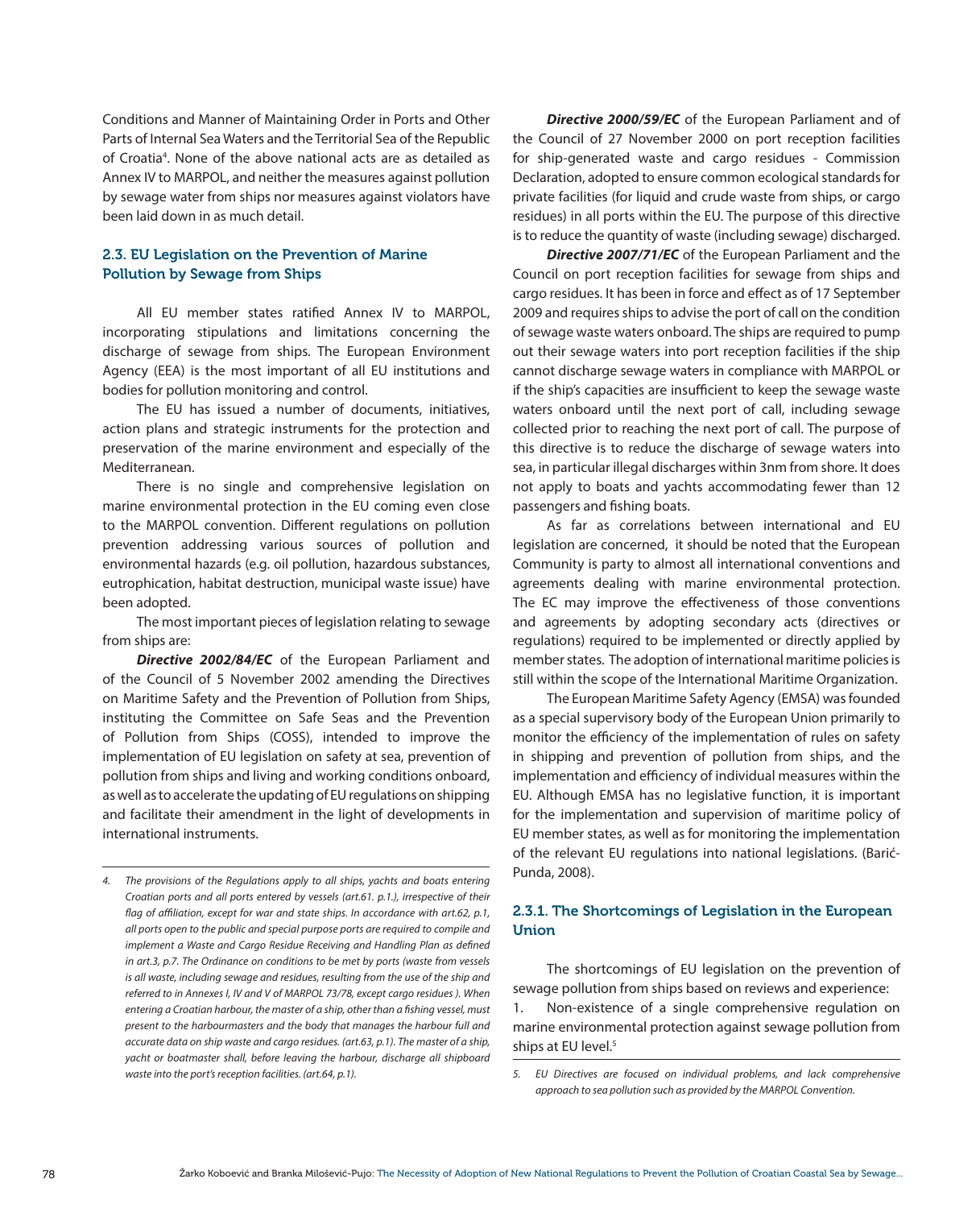2. Some maritime regions in the EU (e.g. Baltic Sea, Adriatic Sea and Black Sea) are more exposed and need additional attention and stricter legislation on sewage pollution prevention than is presently applicable at EU level and stipulated in Annex IV to MARPOL.

3. In the Baltic Sea the problem of nutrient input from land and ships is coming into focus of attention. Since pursuant to Annex IV to MARPOL no restrictions are imposed on nitrogen and phosphorus loads from sewage treatment plants, Baltic countries came forward to the international community and IMO with the initiative to adopt new measures and regulations to reduce nutrient input (nitrogen and phosphorus) from shipboard sewage, providing better protection of the ecosystem in the Baltic (IMO, 2009).

4. The Croatian coastline of the Adriatic Sea, as a destination for nautical and recreational tourism for water sports and swimming. The shallowness and semi-enclosed nature make the Adriatic Sea vulnerable to pollution. Untreated waste water from mainly land-based sources and ships further aggravate the situation (Communication from CEP, 2014). Sewage discharge from vessels in internal waters and bays is detrimental to tourists and the tourism sector. This hazard pertains more to vessels such as yachts, pleasure boats and fishing boats, which are exempted from the application of EU level legislation and Annex IV to MARPOL.

## 3. DISCUSSION / ISSUES CONCERNING SEWAGE POLLUTION FROM SHIPS NOT COVERED BY THE ADOPTED INTERNATIONAL LEGISLATIVE MEASURES

1. The limitations in the application of Annex IV to MARPOL depending on ship's gross tonnage are irrelevant, since the sewage onboard is produced by humans (crew and passengers) regardless of a ship's GRT (with the exception of several specialized ships for the transportation of livestock, where the livestock is cargo producing sewage). The sewage load onboard depends directly and exclusively on the number of persons onboard.

2. Ships not engaged in ''international navigation'' are exempt from the application of Annex IV to MARPOL. Such approach, where national administrations regulate the prevention of sewage pollution from ships flying their national flag and sailing exclusively in their territorial waters, is positive providing national administrations adopt national regulations stricter than MARPOL. As a further disclaimer, Article 11.2 of Annex IV stipulates that the discharge provisions of Annex IV do not apply while vessels remain in waters under state jurisdiction. Consequently if less stringent discharge standards are imposed by the state, ships can capitalize on the weaknesses of state jurisdictions (West, 2004).

3. Annex IV to MARPOL does not apply to ships carrying less than 12 persons, ships navigating in national waters, yachts and vessels carrying less than 12 persons. Annex IV to MARPOL only applies to yachts carrying more than 12 persons onboard. However, yachts are not subject to Port State Control inspections according to Paris Memorandum of Understanding (MOU) or any other similar regional agreements assessing the compliance of equipment, certificates and procedures with conventions such as SOLAS, MARPOL, STCW 78/95, COLREG, ILO 147, Loadline, Tonnage. Yachts to which Annex IV to MARPOL applies are required to have equipment proscribed therein, envisaged to be verified by initial or periodical inspections conducted by the national administration whose flag they fly, but since Port State Control can neither monitor them nor perform inspections it is rather questionable whether the said equipment is in good working order and how and to which extent it is used.

4. Boats (such as sailing boats and motor boats) are exempt due to their gross tonnage and number of persons they are certified to carry, although the length of up to 12 meters and sailing category leave room for some to navigate international waters. Yachts and boats built for voyages longer than one day are equipped with sewage holding tanks of limited capacities which must be emptied. These tanks are mostly emptied into sea, considerably closer to the shore than proscribed by MARPOL, (for untreated sewage 12 nm or more from nearest land) since MAPROL regulations do not apply to such vessels. On the other hand, the number and density of land-based reception facilities in marinas, wharfs and operational shores is still insufficient to accommodate yachts and boats.

5. The total number of persons onboard yachts and boats during the summer in countries with developed nautical tourism like Croatia, by far exceeds the total number of persons on all merchant ships in the same coastal area. Consequently, sewage from small vessels to which Annex IV to MARPOL does not apply causes significantly greater load and marine pollution than sewage from ships to which the Annex IV to MARPOL applies.

6. The requirements pertaining to the purity grade of discharges from sewage treatment plants refer only to parameters relating to fecal coliform bacteria loads, total suspended solids, biochemical oxygen demand, and pH, but there are still no limitations on nutrient loads such as phosphorus and nitrogen, which could have a significant impact on the eutrophication of closed and shallow seas. Although Annex IV to MARPOL addresses only fecal sewage (black waters), grey waters also have a negative effect on the sea since nutrient input may lead to eutrophication.

7. There are still some maritime regions which are more susceptible to pollution than other seas (e.g. the Baltic Sea, the Adriatic Sea, and the Black Sea) (Steckbauer et al., 2011). MARPOL defines certain maritime areas as "special areas" in

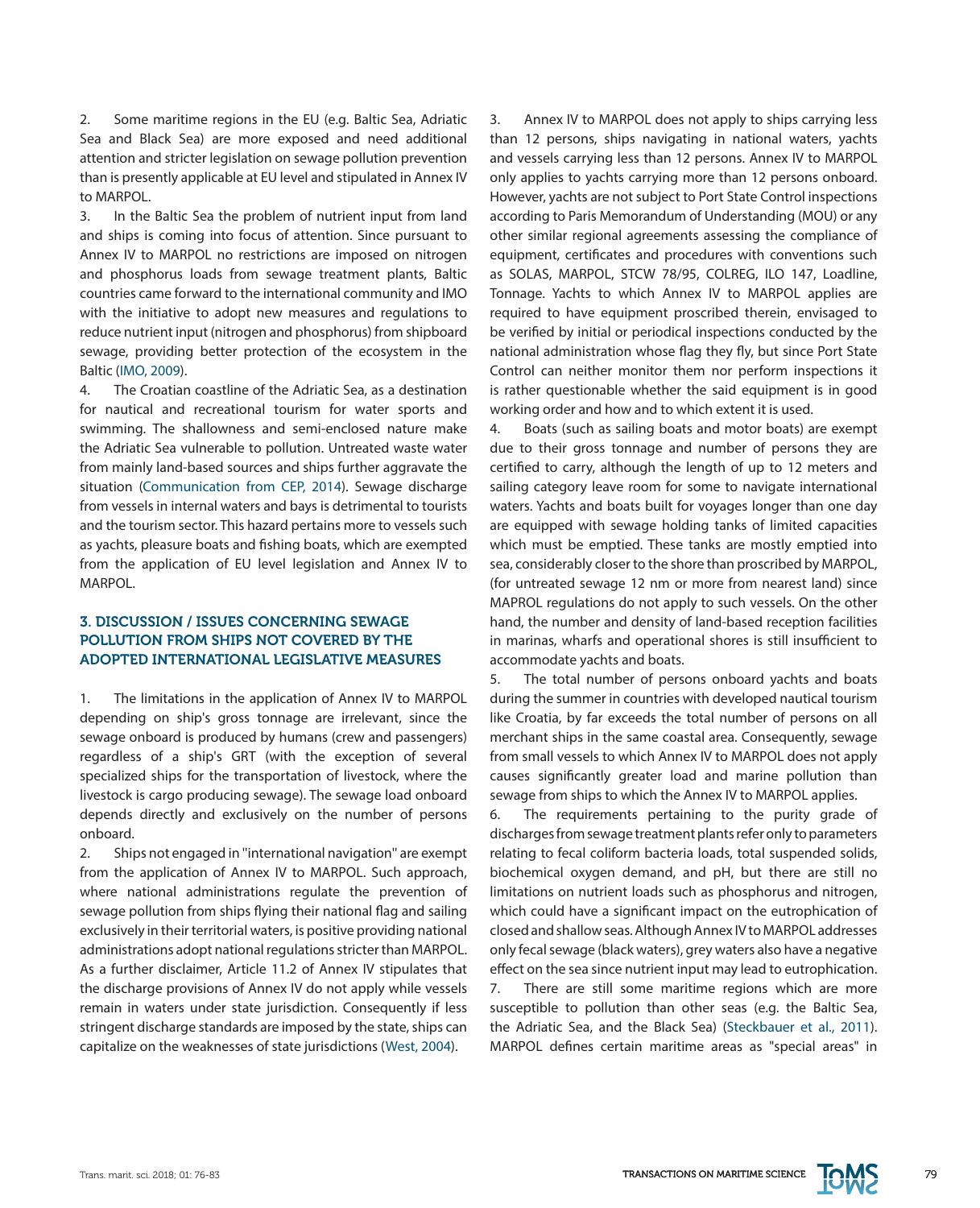which, due to technical reasons relating to their oceanographic and ecological condition and maritime traffic, the adoption of special mandatory methods for the prevention of sea pollution is required (IMO, 2009). Under the Convention, these special areas are afforded higher level of protection than other maritime areas. Only the Baltic Sea is considered a special area under Annex IV to MARPOL (Article 13.2 of the revised Annex IV to MARPOL adopted by the MEPC.200(62) resolution, which entered into force on 1 January 2013). Unlike the Baltic Sea, the exposure of the Adriatic Sea to sewage discharge from ships is still insufficient to cause eutrophication. Nevertheless, sewage discharge from yachts and boats in "internal waters" and bays of the Croatian Adriatic coastline, as a nautical and recreational tourism, water sports and swimming destination, may have impact on the economy and human health. (Koboević and Kurtela, 2012).

## 4. DISCUSSION / SUGGESTIONS FOR IMPROVEMENTS IN THE PROTECTION OF THE SEA FROM SHIPBOARD SEWAGE POLLUTION IN THE REPUBLIC OF CROATIA

The internal waters and bays are more exposed to sewage pollution from ships, yachts and boats to which Annex IV to MARPOL does not apply. The risk of the very narrow coastline of the coastal sea becoming polluted by black wastewater from vessels mostly comes from smaller vessels in national navigation, yachts and boats to which international regulations do not apply (Annex IV to MARPOL). Therefore, the problem cannot be resolved by amending existing international regulations.

The issue of the discharge of black waste water, along with other waste from recreational vessels is recognized and listed in the *Strategy for Maritime Development and Integral Maritime Policy of the Republic of Croatia 2014-2020* from July 2014.6

The solution might be the amendment of existing national regulations which, in contrast to the previously adopted international regulations (Annex IV to MARPOL and EU Directive), would also apply to vessels which are not covered by such international legislation and specifically regulate the discharge of black waste waters from vessels in national traffic, such as fishing boats, ro-ro passenger ships (ferries), boats and yachts, as well as mega-yachts and boats in international traffic.

National legislation similar to that of some other developed countries like the USA<sup>7</sup> and Australia will have to be adopted.<sup>8</sup>

Bearing the above in mind, the adoption of a new *regulation on the protection against marine pollution by black waters from ships, yachts and boats sailing in internal sea waters and in the territorial sea* is proposed.

#### **Explanation of the basis for the adoption of such regulations:**

Although several Croatian regulations (the Maritime Code, the Maritime Domain and Seaports Act, Regulations on the Conditions and Manner of Maintaining Order in Ports and in Other Parts of Internal Sea Waters and the Territorial Sea of the Republic of Croatia) make mention of marine pollution by ships, vessels, yachts and boats, no measures ensuring protection against pollution are proscribed. Since regulations on the protection of the marine environment against pollution by black waters from yachts and boats in inland waters and territorial sea do not exist, pursuant to art.64, p.2 and art.64, p.6 of the Maritime Code, which reads "The detailed regulations on the protection of the marine environment against marine facilities and the conduct of pollution investigation must be brought by the Minister", there is basis for the adoption of a new *regulation on the protection against marine pollution by black waters from ships, yachts and boats sailing in internal sea waters and in the territorial sea*.

#### **Explanation of the basic issues to be regulated by the regulation and the consequences of its adoption:**

The proposed regulation might regulate the protection of the sea against pollution by black water from vessels in internal sea waters and territorial sea in compliance with Annex IV MARPOL Convention standards, and apply to all ships, yachts and boats, regardless of their flag of affiliation. The conditions under which yachts and boats would be permitted to discharge black water during navigation in the territorial sea and inland waters are proposed.

*<sup>6.</sup> "The Strategy for Maritime Development and Integral Maritime Policy of the Republic of Croatia 2014-2020", from July 2014, Chapter 3.2.: "The recent significant pressure on the marine environment and the deterioration of its quality come not only from classical shipping, but can also be attributed to the increased development of nautical tourism, which has negative effects, manifested especially in the quantities of waste and sewage water, necessitating the adoption of technical, technological and organizational measures for the establishment of an effective ship waste management system, and improvement of conditions for efficient ship and marine waste management."*

*<sup>7.</sup> One of the options would be the ''No Discharge Zone'', like in the USA. The discharge of sewage from ships would be absolutely prohibited in these zones regardless of the ship's category, gross tonnage and number of persons onboard. Sewage would be stored onboard until the ship is at sufficient distance from the nearest land (proscribed) or reaches land-based sewage receipt facilities, which should be built in all ports, marinas, operational shores etc. ''No Discharge Zones'' must be designated by national legislation.* 

*<sup>8.</sup> An example of such regulation is the Australian regulation, which apart from Annex IV to MARPOL, contains a very detailed regulation pertaining to smaller vessels in national waters, national park areas and the narrowest coastal strip, where discharge of sewage is absolutely prohibited in the vicinity of the land or people, and allowed only at a set distance from land or in inland-based reception*  facilities for shipboard sewage. See AMSA (2012) and Australian Legislation (2008) *- Transport Operations (Marine Pollution) Regulation.*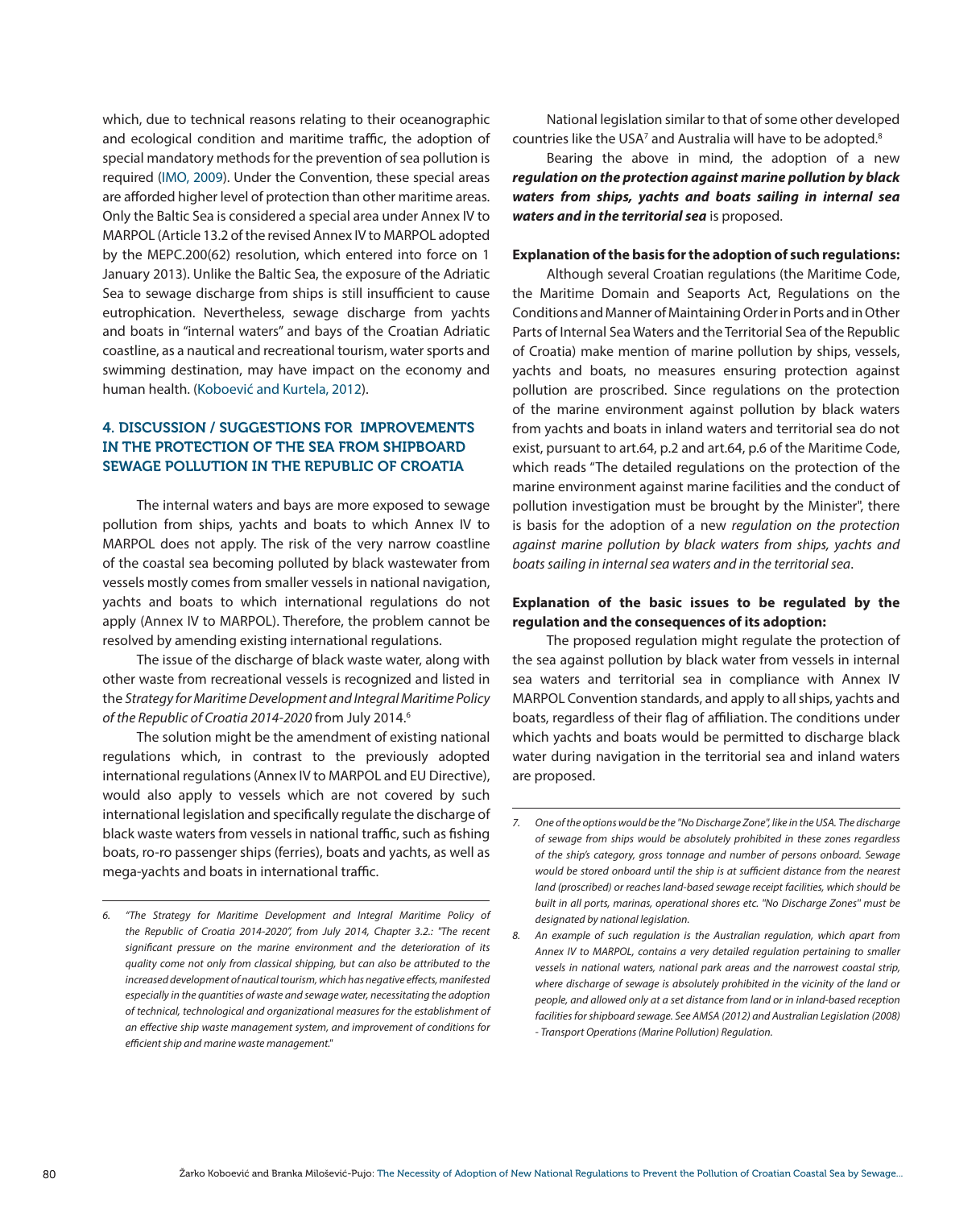The adoption of the proposed regulation would facilitate better protection of the narrow coastal sea area against black water pollution and consequently of beaches and tourism as the most important economic sector in the Republic of Croatia. The regulation would contribute to sustainable development and the promotion of the highest standards of ecological protection of the sea.

# **The most important provisions of the proposed regulation on the prevention of pollution by black waters from vessels, yachts and boats sailing in internal sea waters and the territorial sea would be as follows:**

1. The regulation is intended to proscribe protective measures against pollution by black water, which would apply to all ships, yachts and boats sailing or located in the internal sea waters and the territorial sea of the Republic of Croatia.

2. All ships, regardless of their flag of affiliation, should be prohibited from discharging black water into the sea, contrary to the provisions of Rule 11, item 1 and item 3 of Annex IV to the MARPOL Convention, while sailing or being located in the internal sea waters and in the territorial sea.

Explanation: This provision echoes the already accepted provision of Annex IV to the MARPOL Convention which applies to all *vessels in international navigation*, providing that the new regulation would extend the scope of application to all ships *in national navigation*.

3. All yachts and all boats, regardless of their flag of affiliation, should be prohibited from discharging black water into the sea, while sailing or being located in the internal sea waters and in the territorial sea, except when:

a yacht or boat discharges black water that has not been macerated and disinfected at a distance greater than 12 nautical miles from the nearest land, provided that during the discharging the yacht or boat sails at the speed of at least 4 knots;

a yacht or a boat discharges black water that has been macerated and disinfected at a distances greater than 3 nautical miles from the nearest land, provided that during the discharging the yacht or boat sails at the speed of at least 4 knots;

• a yacht or boat is equipped with an approved sewage treatment plant that meets the requirements of Article 9.1.1. of Annex IV to the MARPOL Convention, for which documents were issued by the competent national authority. The effluent from this device must not contain visible floating particles and must not change the color of the surrounding water.

Explanation: limitations on black water discharge applicable to yachts and boats comply with the provisions of Annex IV to the MARPOL Convention, and thus equate ships, yachts and boats in this matter. Since the harmful effect of black water discharge from yachts and boats is no lesser than the harmful effect of black water from ships, there is no reason for the yachts and boats to be in a privileged position.

In addition, the United Nations Convention on the Law of the Sea (1982) recommends that States adopt national regulations for the prevention, reduction and monitoring of marine pollution from ships, which should not be less effective than the generally accepted international rules and standards adopted by the relevant international organization.

#### **Explanation for the implementation of the proposed regulations and port reception facilities**

The implementation of the *regulation on the protection against marine pollution by black waters from ships, yachts and boats sailing in internal sea waters and in the territorial sea,* will impel yachts and boats to discharge black water at the designated distance from the coast (minimum 3 nm), where it will affect neither human health, sea biodiversity nor the aesthetic appearance of the sea.

Alternatively, yachts and boats may empty their black water collection tanks into port reception facilities (pump-out stations).

Port reception facilities are already available in Croatian international harbors. Croatia has a comprehensive and modern legal and institutional framework for port reception facilities, compliant with the MARPOL Convention and EU Directive 2000/59, regulating port reception facilities and the collection of waste generated by ships at its ports. Port reception facility system refers to the installation of receiving devices and shipgenerated waste management plants in ports.

The disposal of black water and garbage from ships is carried out by waste disposal utility companies with concluded concession contracts with port authorities. Local ports and port sports and recreational facilities (marinas) in Croatia are rarely equipped with stationary pump-out facilities. The service is provided by mobile units, i.e. dedicated trucks with a collecting sewage tank. The collected black waters from boats are discharged into the local sewage system.

The cost recovery system currently being applied in Croatia is the direct billing system, e.g. ships or their agents pay the waste collection and garbage collection services directly to service providers. Port authorities determine and publish tariffs for such services.

Given the results of the research on the general behavior of boat and yacht owners and/or operators regarding the discharge of black water into the sea and general human behavior, the impression is that the system of the direct billing of costs of black water disposal into receiving stations is not very stimulating for owners/boat operators and should therefore be changed. Research on responsible environmental behavior of boat and

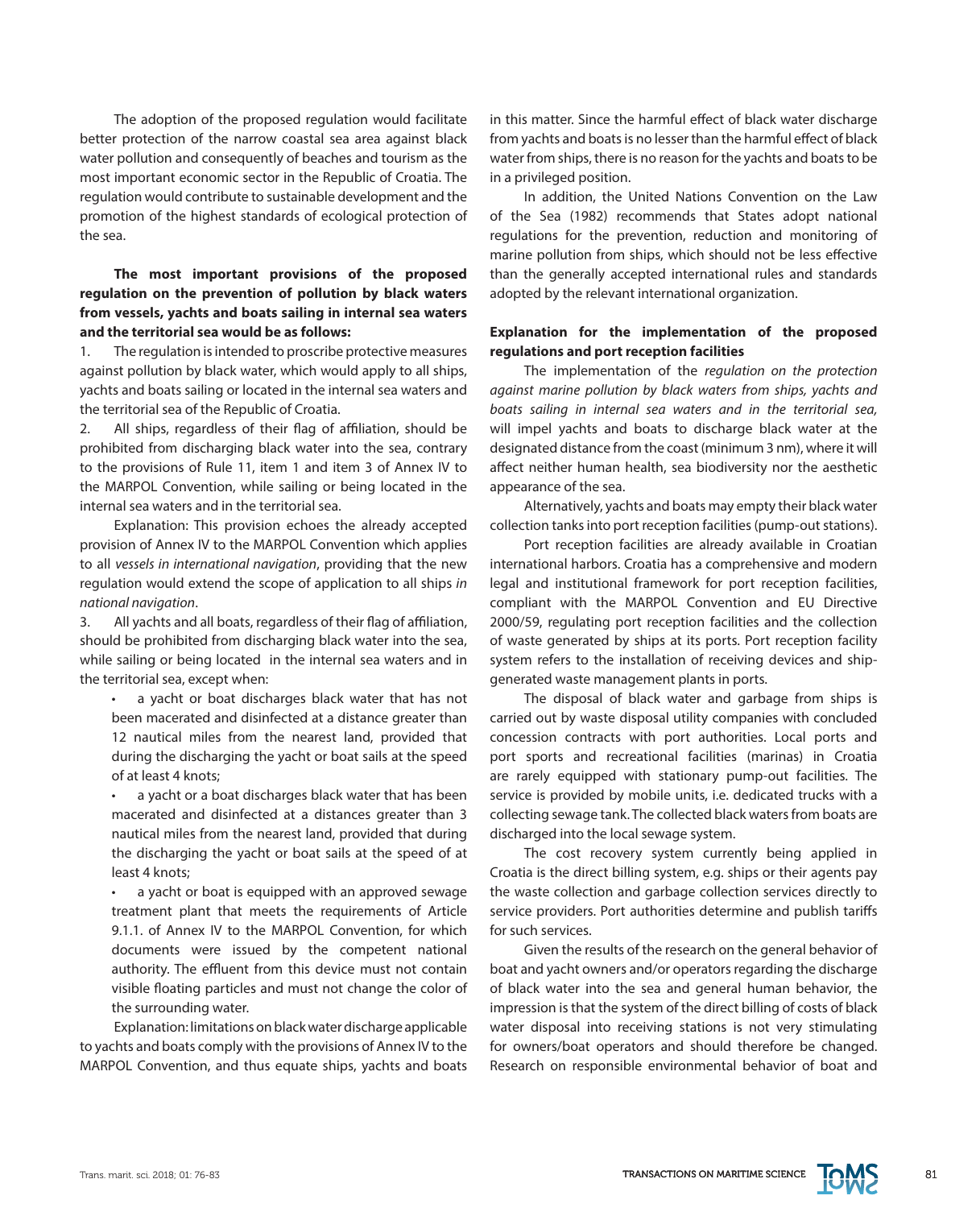yacht owners and/or operators in Maryland, USA, shows that although they are familiar with the regulations on the prohibition of the discharge of black waste waters along the coast (more than three miles from the coast), many owners/operators of boats and yachts discharge untreated black water into the sea near the shore. Many factors and/or circumstances (pressures) are involved in this behavior. The most common are: the inability to sail off the coast where dumping is permitted (three miles or so), lack of local reception facilities for black water, the inaccessibility of receiving stations, lack of adequate legal constraints, lack of knowledge of the hazards posed by black waters to public health and marine organisms, lack of responsible ecological awareness, etc. In addition, the volume of tanks for black water on smaller vessels is very limited, and given normal use, they quickly fill up and require frequent emptying. Moreover, in reply to the question: "What would induce you to use black wastewater treatment stations more frequently?" 61 % of ship owners opted for better working hours, 51 % for lower cost of reception facilities, 42 % for the availability of mobile stations for reception, 20 % for shorter standby time and shorter line at the receiving station, 42 % for better designed reception facilities which would encourage greater use. Survey results indicate that more than half of the respondents mentioned the costs of using black water reception facilities, which is understandable given the general human tendency not to pay for the things the payment of which can be evaded.

Therefore, the possibility of introduction of a vessel waste and black water collection billing system, which would provide for the inclusion of waste disposal costs in the price of the stay or berth per day for each vessel should be considered. Concessionaires who collect waste should be obliged to visit each boat once a day to collect black water and charge their services to the organization that collects the port fee (including the waste collection fee).

Another option would be for the entire Croatian coastal sea to be designated as a ''No Discharge Zone''. For such a measure to be efficient an appropriate number of land-based reception facilities throughout the ''No Discharge Zone'' is required.

#### 5. CONCLUSION

The causes of inefficient sea protection and preservation are numerous and complex. Apart from economic, political and other differences between countries and the problem of limited finances, there are still low political priority and low public awareness of environmental issues in certain countries. The above discussion on international legislation regulating the prevention of marine pollution by sewage from ships indicates that the adopted measures do not adequately protect coastal seas from shipboard sewage pollution. Coastal sea is still at risk due to the number of operating smaller vessels to which international regulations do not apply. Consequently, better protection of coastal sea cannot be sought at the level of international regulations, but in the development and improvement of national legislation functioning as an addition and amendment to the adopted international regulations.

National regulations should address specific pollution problems which are not covered by international regulations or improve the efficiency of adopted measures which currently do not provide quality protection against shipboard sewage pollution. There are countries that have dealt with the similar problem of sewage pollution from ships. They have found solutions in the adoption of their national regulations or in an even more efficient combination of international and national regulations. Such positive experiences and solutions might simply be adjusted to the specific features of the Adriatic Sea and Croatian legislation.

There is no doubt that much better results in the area of protection of the coastal sea from shipboard sewage pollution could be achieved by the parallel application of international regulations pertaining to ships in international waters and national regulations pertaining to ships and smaller vessels in national waters.

#### **REFERENCES**

AMSA, (2012), Summary of Discharge Standards for Ships and Smaller Vessels Operating in Australian Waters: MARPOL and local requirements, AMSA, Australian Government, available at: [http://www.amsa.gov.au/Marine\\_Environment\\_](http://www.amsa.gov.au/Marine_Environment_Protection/Protection_of_Pollution_from_Ships/Discharge_Standards.asp) [Protection/Protection\\_of\\_Pollution\\_from\\_Ships/Discharge\\_Standards.asp](http://www.amsa.gov.au/Marine_Environment_Protection/Protection_of_Pollution_from_Ships/Discharge_Standards.asp), [accessed 15 February 2018.].

Australian Legislation, (2008), Transport Operations (Marine Pollution) Regulation 2008 Subordinate Legislation 2008 No. 254 made under the Transport Operations (Marine Pollution) Act 1995 Volume 2, Queensland Government, available at: [http://](http://www.legislation.qld.gov.au/LEGISLTN/SLS/2008/08SL254V2.pdf) [www.legislation.qld.gov.au/LEGISLTN/SLS/2008/08SL254V2.pdf](http://www.legislation.qld.gov.au/LEGISLTN/SLS/2008/08SL254V2.pdf), [accessed 1 March 2018.].

Barić-Punda, V., (2008), The Role of the European Union in Protection and Preservation of the Mediterranean With Review of Some Legal and Strategic Documentation, Faculty of Law in Split Alamanac, 2008(4), pp. 761 – 788.

Bupić, M., Milić, L., (1998), Ship's Sewage Treatment Plant With Reference to Venting and Clarification Procedures, Naše More, 45 (3-4, 5-6)

Commission Directive 2007/71/EC of 13th December 2007 amending Annex II of Directive 2000/59/EC of the European Parliament and the Council on port reception facilities for ship-generated waste and cargo residues, available at: [http://eur-ex.](http://eur-ex.europa.eu/LexUriServ/LexUriServ.do%3Furi%3DCELEX:32007L0071:EN:NOT) [europa.eu/LexUriServ/LexUriServ.do?uri=CELEX:32007L0071:EN:NOT](http://eur-ex.europa.eu/LexUriServ/LexUriServ.do%3Furi%3DCELEX:32007L0071:EN:NOT) [accessed 15 February 2018.].

Communication from the Commission to the European Parliament, the Council, European Economic and Social Committee and the Committee of the Regions concerning the European Union Strategy for the Adriatic and Ionian Region, COM/2014/0357 final, available at: [http://eur-lex.europa.eu/legal-content/EN/](ttp://eur-lex.europa.eu/legal-content/EN/TXT/%3Furi%3DCOM:2014:357:FIN) [TXT/?uri=COM:2014:357:FIN](ttp://eur-lex.europa.eu/legal-content/EN/TXT/%3Furi%3DCOM:2014:357:FIN) [accessed 1 March 2018.].